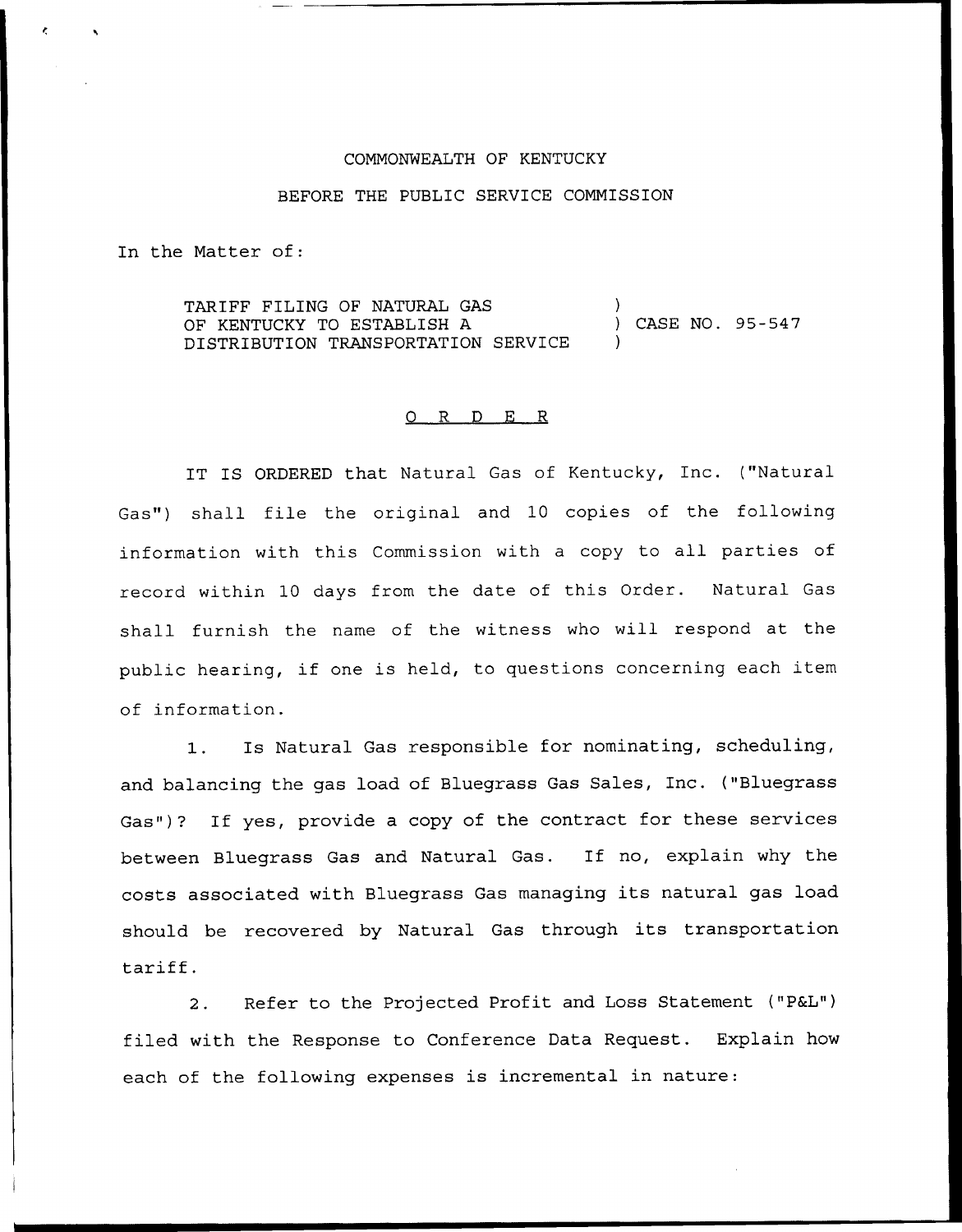- a. Officers' salaries
- b. Officer expenses
- c. Telephone expenses
- d. Rent
- e. Tap property leases
- f. Depreciation expense

3. Natural Gas has proposed to increase Officers' salaries by 20 percent in order to recognize the additional responsibilities and increased size of the company. In light of the fact that Natural Gas has entered into a contract with Sirius to manage any gas supply obligations it may have, what additional responsibilities is the company referring to? Be specific regarding the responsibilities and the time required to perform the additional duties.

4. What economies of scale are being realized as a result of Natural Gas's system being more fully utilized?

5. Refer to the Explanatory Notes for the Projected Profit and Loss Statement filed in response to the Commission's February 13, 1996 Commission Order. Natural Gas states that, "Professional fees will decrease after NKG and BGGS have operated for the first year." What level of professional fees does Natural Gas believe it will incur on an on-going basis? Provide support for this amount.

6. Provide the calculations, assumptions, and <sup>a</sup> copy of the policy for the liability insurance premiums. Separately identify the factor applied to revenue to arrive at the premium rate and show only amounts related to Natural Gas's operation.

 $-2-$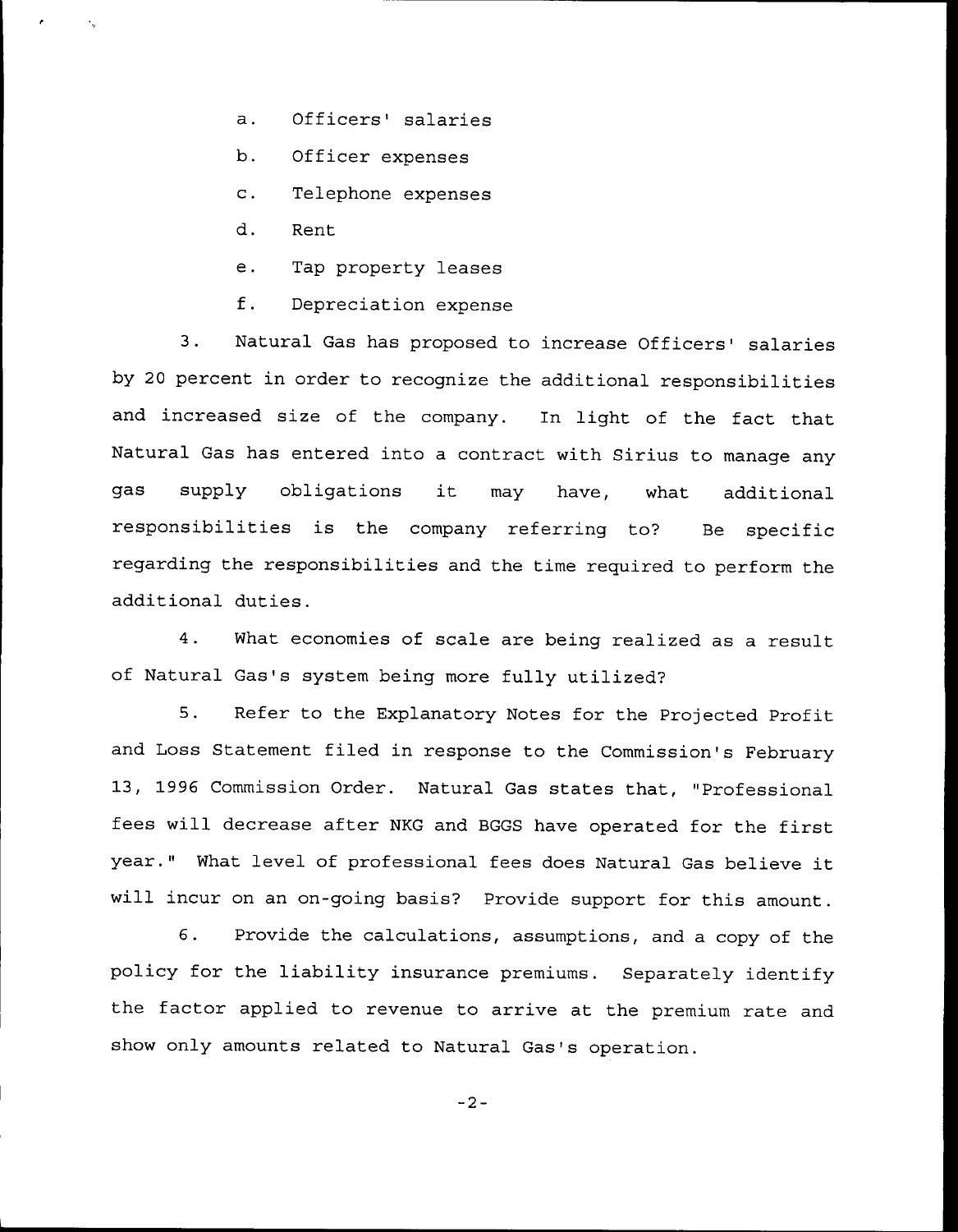7. Why is telephone expense projected to increase from \$1,500 to \$2,600?

8. Since Natural Gas and Bluegrass Gas share office space, explain the basis for the proposed annual allocation of \$500 in telephone expense to Bluegrass Gas.

9. Why is Natural Gas allocating \$1,200 of rental expense to Bluegrass Gas since Natural Gas's total rental cost is \$1,200 and Bluegrass Gas also pays rent expense of \$1,200 which is one third of the total office rental costs for offices shared by Natural Gas, Bluegrass Gas, and Mammoth Petroleum (third affiliate)?

10. Refer to the list of commercial customers provided in the February 27, 1996 filing. Are Wigwam General Store, Crop Production Service, and the dairies along the pipeline route the same 5 customers expected to be obtained by Bluegrass Gas? Are Charles Houk Greenhouses and Strader Dairies among the <sup>5</sup> commercial customers Bluegrass Gas had originally projected it would be serving? What are the projected annual transportation sales volumes for each of these customers?

11. Identify all costs Natural Gas has already incurred or will incur solely as a result of providing service to Bluegrass Gas.

12. Refer to the projected P&L statement submitted on February 27, 1996.

a. Explain the derivation of the \$15,500 in total depreciation/amortization.

 $-3-$